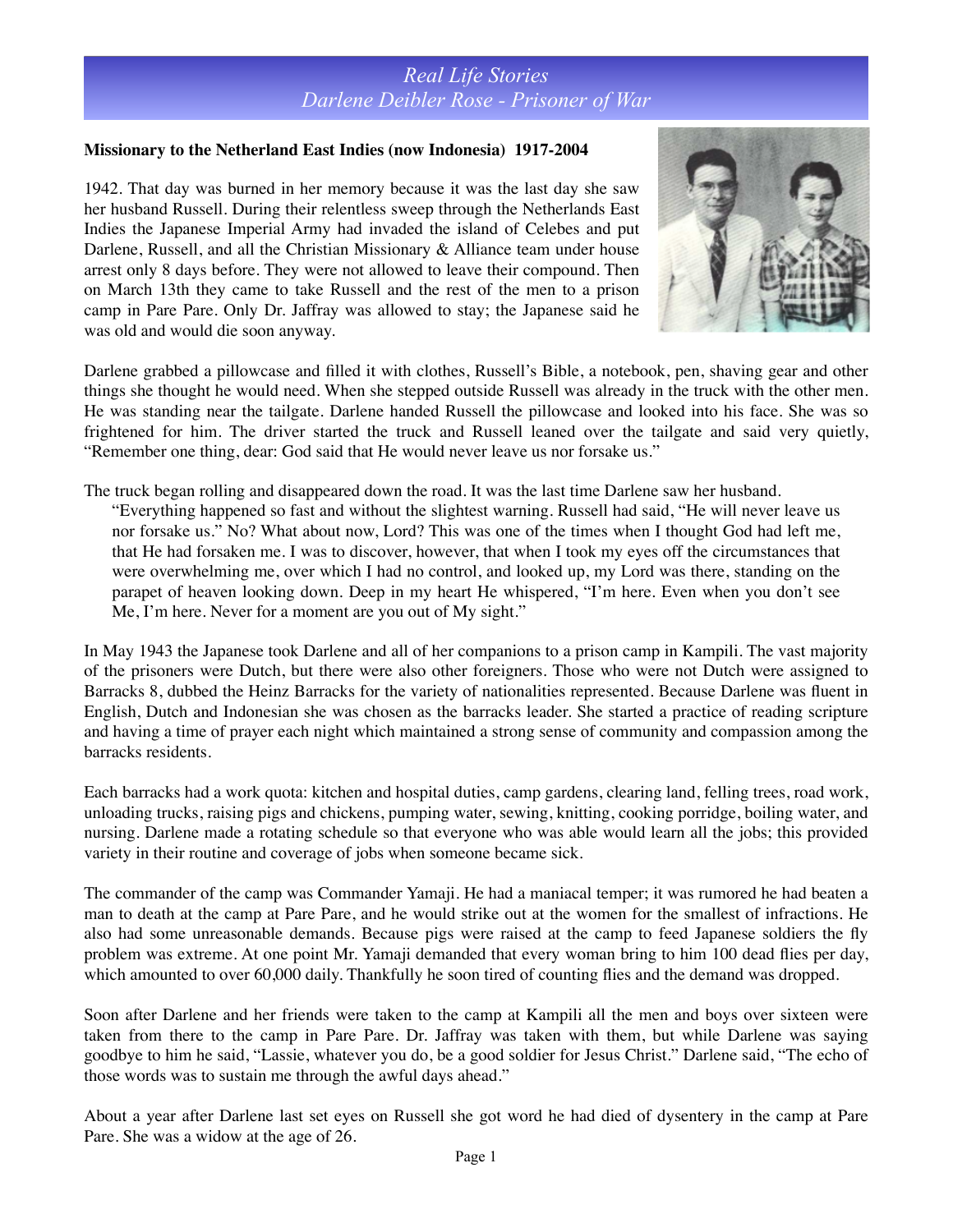"I was stunned—Russell is dead. He'd been dead three months already! It was one of those moments when I felt that the Lord had left me; He had forsaken me. My whole world fell apart. I walked away from Mrs. Joustra. In my anguish of soul, I looked up. My Lord was there, and I cried out, "But God. . . !" Immediately He answered, "My child, did I not say that when thou passest through the waters I would be with thee, and through the floods, they would not overflow thee?"

As the news of Russell's death spread through the camp Darlene was summoned to Mr. Yamaji's office. He was standing behind his desk.

"Njonja Deibler, I want to talk with you," he began. "This is war." "Yes, Mr. Yamaji, I understand that."

"What you heard today, women in Japan have heard."

"Yes, sir, I understand that, too."

"You are very young. Someday the war will be over and you can go back to America. You can go dancing, go to the theater, marry again, and forget these awful days. You have been a great help to the other women in the camp. I ask of you, don't lose your smile."

"Mr. Yamaji, may I have permission to talk to you?" He nodded, sat down, then motioned for me to take the other chair.

"Mr. Yamaji, I don't sorrow like people who have no hope. I want to tell you about someone of whom you may never have heard. I learned about Him when I was a little girl in Sunday School back in Boone, Iowa, in America. His name is Jesus. He's the Son of Almighty God, the Creator of heaven and earth." God opened the most wonderful opportunity to lay the plan of salvation before the Japanese camp commander. Tears started to course down his cheeks. "He died for you, Mr. Yamaji, and He puts love in our hearts—even for those who are our enemies. That's why I don't hate you, Mr. Yamaji. Maybe God brought me to this place and time to tell you He loves you."

Mr. Yamaji quickly rose from his chair and left the room, tears streaming down his cheeks. Prisoners were not supposed to leave the presence of a Japanese officer without permission, but when it became obvious he was not coming out of his room Darlene slipped out of the office. From that moment Darlene knew Mr. Yamaji trusted her and understood why she had come to the Netherland East Indies. She prayed for his salvation.

On May 12, 1944 the Kempeitai, the Japanese secret police came for Darlene. She was accused of being a spy. The Kempeitai took her to prison where she was to be kept in solitary confinement. Over the door of her cell were the words, "This person must die." After the guard unlocked the door and shoved her inside she knew she was on death row, imprisoned to face trial and the sentence of death. She sank to the floor. Never had she known such terror. But suddenly she found herself singing a song she had learned as little girl in Sunday School:

> Fear not, little flock, Whatever your lot, *He enters all rooms, The doors being shut.*  He never forsakes, He never is gone, *So count on His presence From darkness 'till dawn.* Only believe, only believe, All things are possible, Only believe.

So tenderly my Lord wrapped His strong arms of quietness and calm about me. I knew they could lock me in, but they couldn't lock my wonderful Lord out. Jesus was there in the cell with me.

She was kept for six weeks in a cell about six feet square and had only small amounts of rice to eat each day. Frequently she would be taken to an interrogation room where two Japanese officers would accuse her of spying, of having a radio, of getting messages to the Americans and knowing Morse code; they said they had proof of her treachery. All this she would deny, but in the process they would strike her at the base of her neck or on her forehead above her nose. She never wept in front of them, but when she was back in her cell she would weep and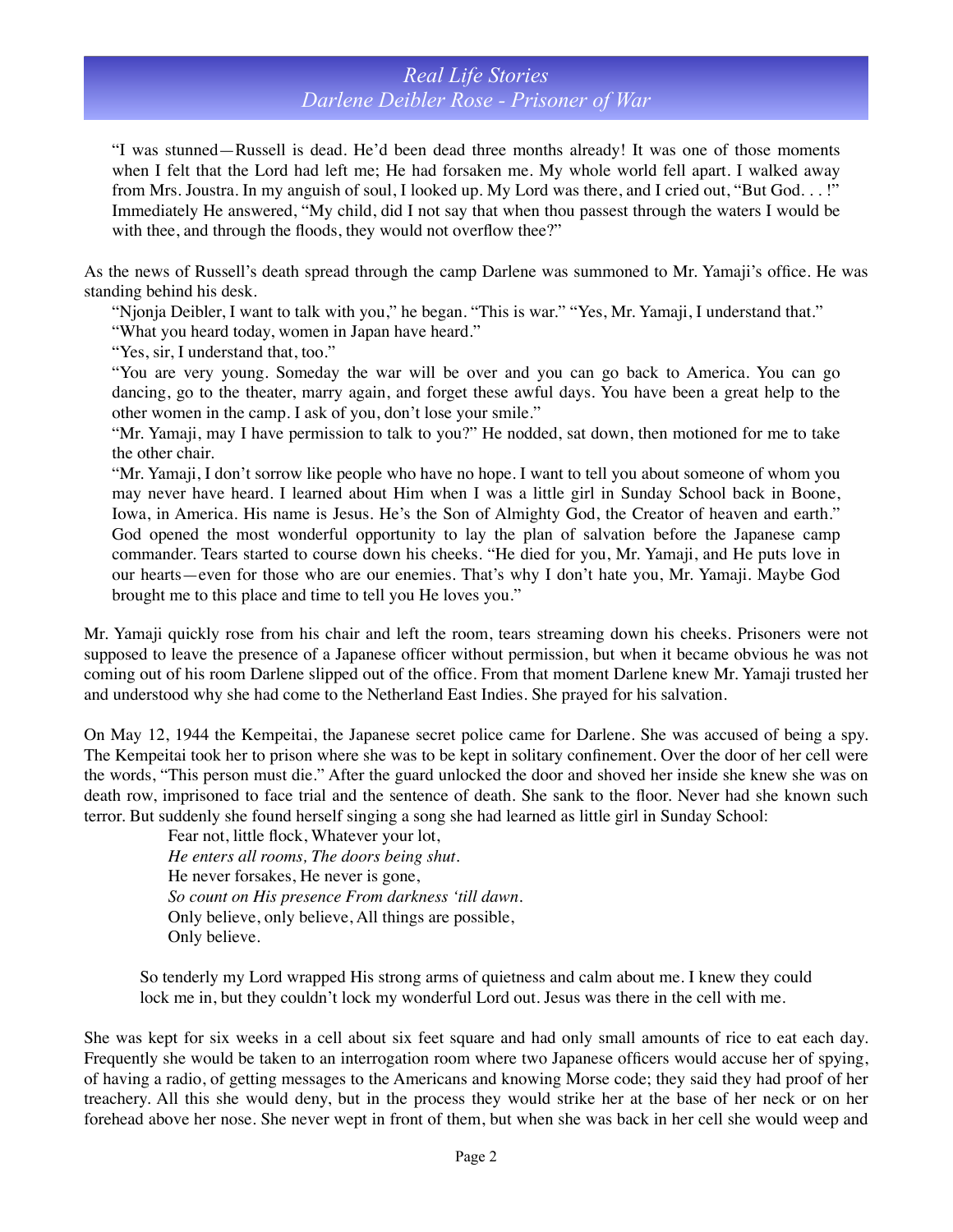pour out her heart to the Lord. When she finished she would hear Him whisper, "But my child, my grace is sufficient for thee. Not *was* nor *shall be*, but *is* sufficient."

The Kempeitai did not believe anything Darlene said. They informed her they had sufficient proof of her involvement in espionage—she knew she was condemned, without formal trial, to be beheaded as an American spy.

One day Darlene pulled herself up to the window of her cell and began watching some women who were in the courtyard. One woman's actions intrigued her. The woman inched toward a fence covered with vines. When she was close enough and the guard was not looking, a hand clutching a small bunch of bananas thrust through the vines; the woman grabbed the bananas, folded them into her clothes and strolled back to another group of women.

Bananas! Darlene began to crave bananas. She got down on her knees and said, "Lord, I'm not asking You for a whole bunch like that woman has. I just want one banana." She looked up and pleaded, "Lord, just *one* banana."

Then she began to think—how could God possibly get a banana to her? There was really no way it could happen. She couldn't ask anyone to do it. It was impossible for her to get a banana. She prayed again, "Lord, there's no one here who could get a banana to me. There's no way for You to do it. Please don't think I'm not thankful for the rice porridge. It's just that—well, those bananas looked so delicious!"

The morning after she saw the bananas she had a surprise visitor—Mr. Yamaji. When her door was opened and she saw Mr. Yamaji's smiling face she clapped her hands and exclaimed, "Mr. Yamaji, it's just like seeing and old friend!" Tears filled his eyes and he didn't say a word but walked back into the courtyard and talked the officers for a long time.

When he returned Mr. Yamaji was sympathetic. "You're very ill, aren't you?" "Yes, sir, Mr. Yamaji, I am." "I'm going back to the camp now. Have you any word for the women?" The Lord gave her the confidence to answer, "Yes, sir, when you go back, please tell them for me that I'm all right. I'm still trusting the Lord. They'll understand what I mean, and I believe you do."

"All right," he replied, and turning on his heels he left.

When Mr. Yamaji and the other officers left Darlene realized she had not bowed to the men! "Oh Lord, they'll come back and beat me," she thought. When she heard the guard coming back she knew he was coming for her. She struggled to her feet and stood ready to go to the interrogation room. The guard opened the door, walked in and with a sweep of his hand laid at her feet—*bananas*! "They're yours," he said, "and they're all from Mr. Yamaji." Darlene was stunned as she counted—there were *ninety-two bananas*!

In all my spiritual experience, I've never known such shame before my Lord. I pushed the bananas into a corner and wept before Him. "Lord, forgive me; I'm so ashamed. I couldn't trust You enough to get even one banana for me. Just look at them—there are almost a hundred."

In the quiet of the shadowed cell, He answered back within my heart: "*That' s what I delight to do, the exceeding abundant above anything you ask or think*." I knew in those moments that nothing is impossible to my God.

Time and time again God showed Himself to be powerful and faithful to Darlene. She was within moments of being beheaded as a spy only to be taken from the Kempeitai back to the prison camp in Kampili. She was protected as their camp was bombed by allied planes.

The war finally ended and Darlene returned safely to the States. She met and married Rev. Gerald W. Rose (pictured with her at right); they returned as missionaries to New Guinea in 1949 and Darlene was again among